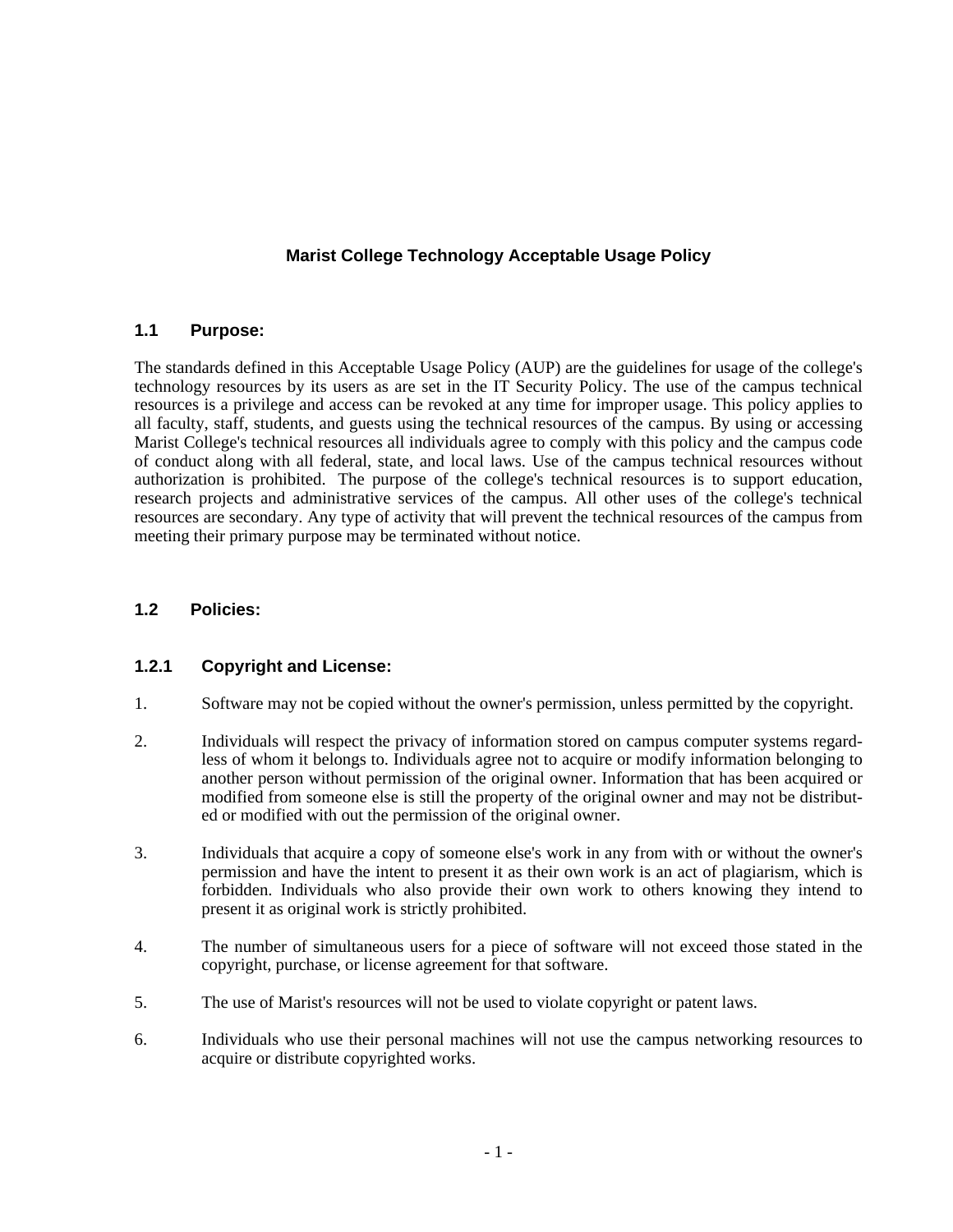- 7. Individuals will not modify software or data without the consent of the creator of the software or data.
- 8. This college complies with the DMCA act of 1998 and will take the appropriate disciplinary action for individuals who use the campus resources to violate copyright.

### **1.2.2 Security and Protection of Information:**

- 1. All individuals are responsible for the security of the accounts and equipment assigned to them. Any policy or security violation traced back to a certain account or technical resource will be held against the person assigned to that resource accountable for the violation, regardless if the owner personally committed the violation.
- 2. Access to Marist College technical assets by unauthorized individuals or for unauthorized pur poses is forbidden.
- 3. Operating systems and software that use the campus network will be required to have the latest security patches installed.
- 4. All computers that access Marist technical resources, either on or off campus, will be required to run an anti-virus scanner specified by Marist with current virus detections files.
- 5. Individuals will not install software or hardware that monitors keyboard, Internet access, or oth er user monitoring activities on Marist's technical resources. These include traffic sniffers, key loggers, or other data logging applications that are configured to violate an individual's privacy.
- 6. Individuals who must store sensitive or personal information on their computers are accountable for that data. The individual must make sure the appropriate security is in place to protect that data.
- 7. Individuals will not access or transmit sensitive or personal data over un-secure mediums such as Wireless or the Internet without the appropriate security. The use of a VPN or types of encryption must be used in these cases.
- 8. All individuals with a Marist account will be required to change their password every 6 months on those accounts.

#### **1.2.3 Usage:**

- 1. The technical resources of the campus are shared resources and all individuals are expected to keep their use of these resources to a reasonable level. An individual's access will be denied to these resources if they are discovered taking unfair advantage of these shared offerings.
- 2. Students using campus resources for educational activities have priority over anyone using the campus resources for recreational activity. Students who need certain resources may ask the rec reational user of those resources to stop if there are insufficient resources for their educational activity.
- 3. The use of switches, routers, or access points to allow multiple systems on the network via one port are forbidden without the consent of the Department of Information Technology.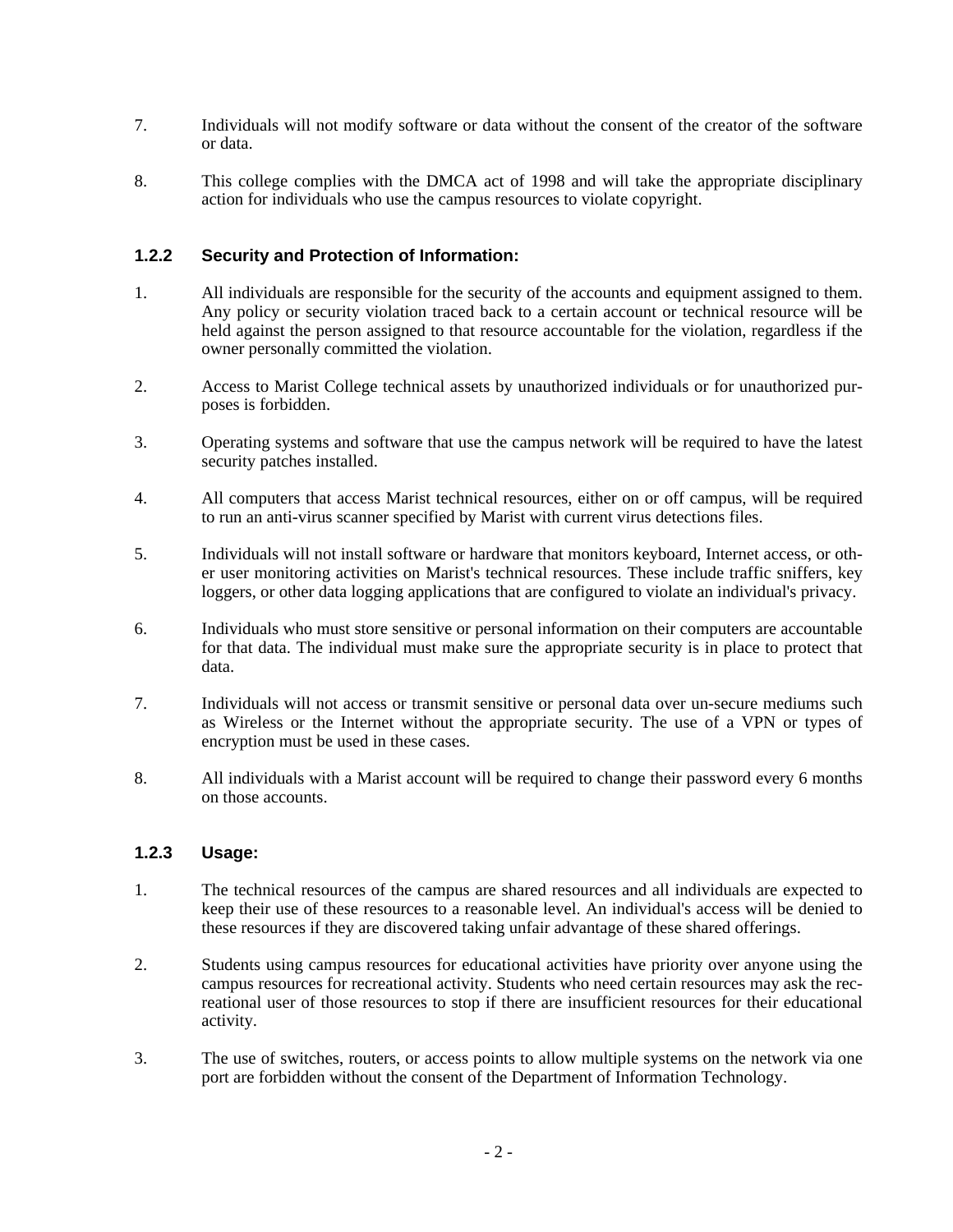- 4. The use of personal computers is allowed on the campus network, however owners are respon sible for the maintenance and support of those systems.
- 5. Use of Internet communication is voluntary with the understanding that individuals may encounter material that may be offensive. Marist College assumes no responsibility for the material viewed.
- 6. Individuals will only use accounts assigned to them. Accessing someone else's account or pro viding someone else with access to your account is prohibited.
- 7. The use of the college's technical resources to attack other resources, individuals, execute Deni al of Service attacks against other networks, or to hack other networks is forbidden. Individuals will not use campus resources to spread spam, chain emails, or hoaxes to other individuals. Per forming these activities will be grounds to have all access terminated.
- 8. All individuals using Marist's technical resources will not attempt to gain unauthorized access to system both on and off campus.
- 9. The use of the college's technical resources for commercial purposes or for personal financial gain is forbidden.
- 10. The campus reserves the right to require the removal of any technical resources that has been deemed a security or network risk.
- 11. Users waive any right to compensation for lost work or time due to issues with the campus tech nical resources.
- 12. Only IP addresses assigned by the Information Technology Department may be used on the campus network.
- 13. All devices that access the campus network must be registered with the Information Technology Department.
- 14. All users of the campus technical assets agree not to take any actions, which would be consid ered inappropriate. Such actions may include, but are not limited to, the following; foul lan guage, harassment, consumption of food or drink in the computer labs, or any behavior that causes distractions.

#### **1.2.4 Theft/Damage:**

- 1. Theft, rearrangement, or damage to college technical assets is forbidden.
- 2. Anyone using the technical assets of the campus agrees to use these resources in a careful and responsible manner for the assets made available to them.
- 3. Individuals are financially responsible for the loss, damage, or destruction of equipment caused by negligence, misuse, abuse, or carelessness.
- 4. Any equipment that is stolen, whether personal or Marist owned should be reported to the Office of Safety and Security.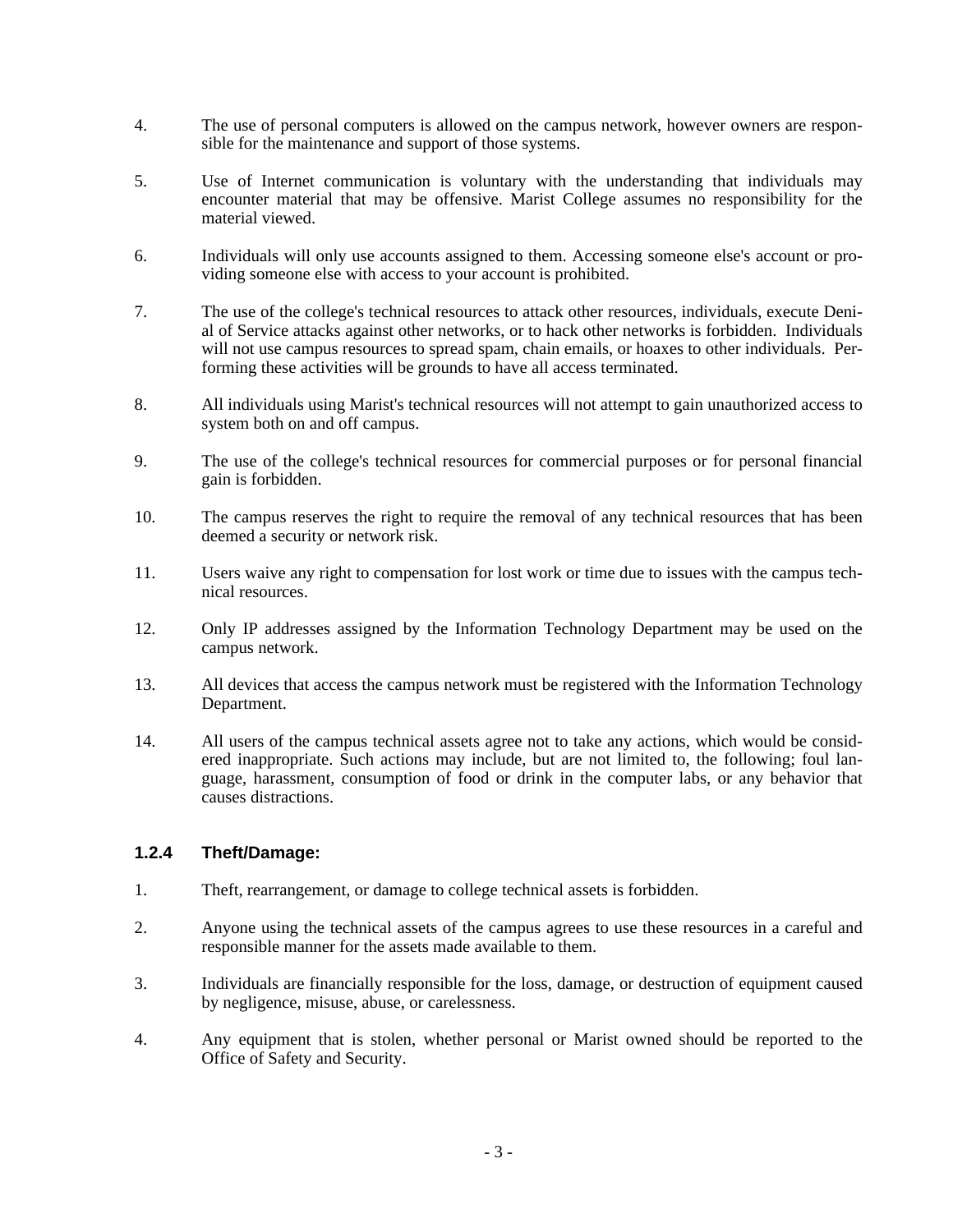### **1.2.5 System Administrator Responsibilities:**

- 1. The system administrators of the college will monitor technical resources for their availability.
- 2. Campus administrators will develop policies and implement technologies to prevent theft or damage to the campus's technical resources.
- 3. System administrators are responsible for securing central technical resources used by any member of the campus community.
- 4. System administrators will follow and enforce agreements used by software or hardware pack ages that they maintain.
- 5. System administrators will cooperate with administrators or legal entities from off campus loca tions to deal with problems caused by Marist's technical resources.
- 6. System administrators will enforce the policies created by Marist College that govern the run ning of the campus and its assets.
- 7. System administrators will not access or view a computer without the consent of the account holder. The only exceptions will be in cases where an account or computer is affecting services for the rest of the campus, or to investigate policy or legal violations.
- 8. System administrators will not take any efforts to monitor electronic communications. The only exceptions will be in cases where an account or computer is affecting services for the rest of the campus, or to investigate policy or legal violations.

# **1.3 Violation:**

 By accepting this usage policy, you understand that violation of this agreement may result in punitive damages. Such action may include, but is not limited to, suspension of technology privileges, revocation of technology privileges, charges and/or fines for damages occurred, suspension from College or employment by the College, expulsion from College or termination of employment from the College, and referral to local, state, or federal law enforcement agencies. Any decision in regard to violation of the agreement can be appealed through the proper channels.

# **1.4 About this AUP:**

 This Acceptable Usage Policy will remain in effect as long as the individual makes use of Marist College technical assets. The Office of Information Technology may add rules, regulations, or guidelines related to Acceptable Usage of the campus technical resources. A current copy of this policy can be found online at Marist College's Information Security website located at http://security.marist.edu .